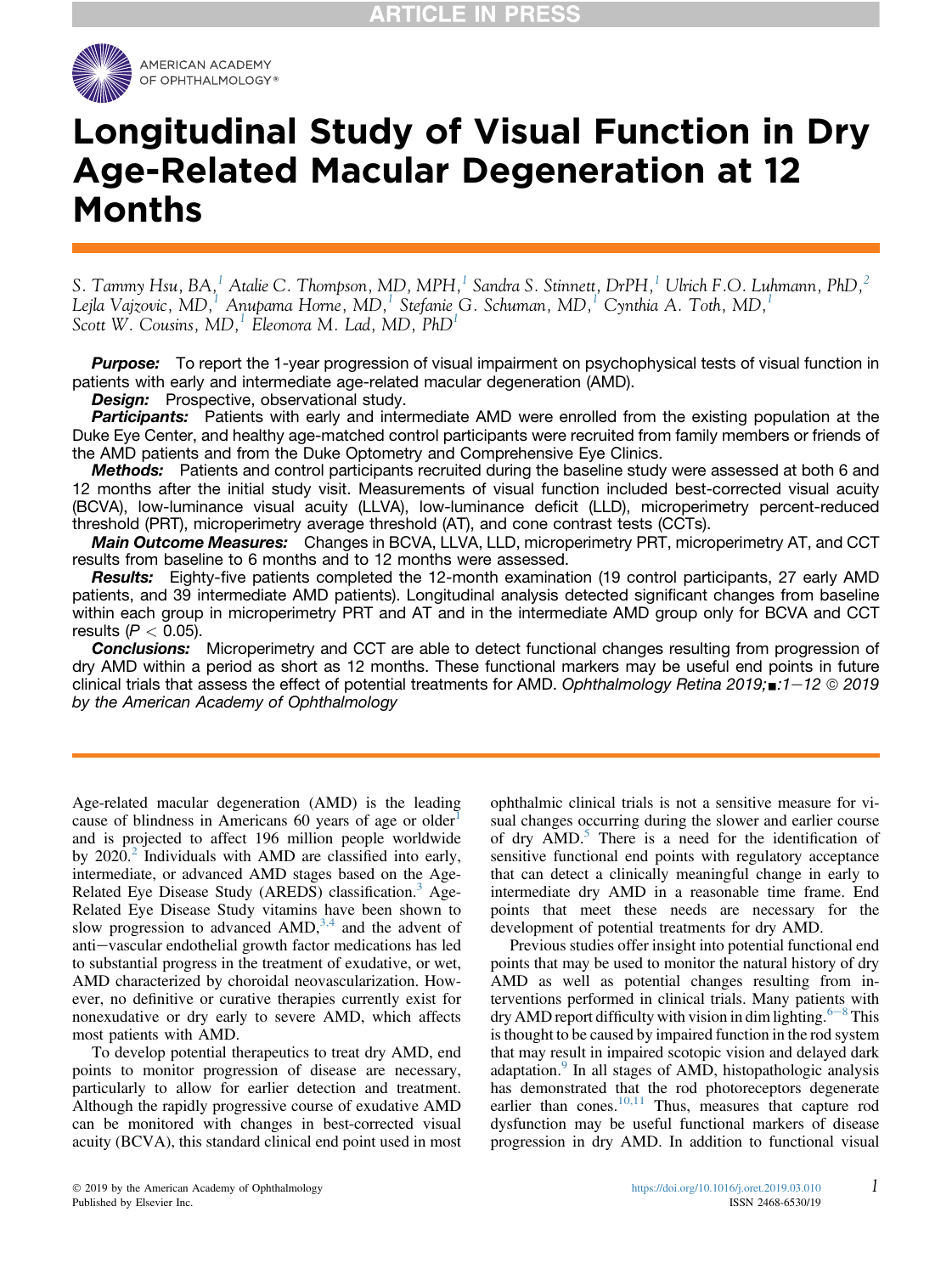### Ophthalmology Retina Volume  $\blacksquare$ , Number  $\blacksquare$ , Month 2019

changes in dim lighting and dark adaptation, loss of cones involved in blue color contrast sensitivity also has been re-ported.<sup>[12](#page-11-0)</sup> Thus, psychophysical tests that monitor such rodmediated functional deficits in a sensitive manner may prove useful as future clinical trial end points across the different stages of AMD over time.<sup>[13](#page-11-0)–[15](#page-11-0)</sup>

In this prospective, longitudinal, observational natural history study, we aimed to characterize the progression of early and intermediate dry AMD over 1 year using a variety of psychophysical tests that we believed would be able to capture progression of visual function deficits in dry AMD, such as low-luminance visual acuity (LLVA), mesopic microperimetry, and the cone contrast test (CCT). We previously showed that these tests are able to distinguish between early, intermediate AMD and normal control participants in both a pilot study of 30 patients<sup>[13](#page-11-0)</sup> as well as a cross-sectional base-line study of 101 patients.<sup>[16](#page-11-0)</sup> Thus, these measures not only may be able to distinguish early dry AMD stages but also may have the potential to detect their progression. The hypothesis in the current study was that patients with intermediate dry AMD would show a significantly greater decline in performance on specific psychophysical tests of visual function than age-matched control participants after 6 months and 1 year of longitudinal follow-up.

### Methods

The participants recruited during the baseline study<sup>[16](#page-11-0)</sup> were followed up and assessed at both 6 and 12 months after the initial study visit. As described previously by Cocce et al,  $16$  the patients with early and intermediate AMD were enrolled from the existing population at the Duke Eye Center, and healthy agematched control participants were recruited from family members or friends of the AMD patients and from the Duke Optometry and Comprehensive Eye Clinics. Written informed consent was obtained from all participants. The study [\(ClinicalTrials.gov](http://ClinicalTrials.gov) identifier, NCT01822873) was approved by the Duke University Health System institutional review board and was conducted in accordance with Good Clinical Practice using the guidance documents and practices offered by the International Conference on Harmonization of Technical Requirements for Registration of Pharmaceuticals for Human Use (ICH) or applicable international regulatory authority laws, regulations, and guidelines. All research adhered to the tenents of the Declaration of Helsinki. Participants were compensated \$20 per visit and were reimbursed for parking costs during the study visit.

A baseline evaluation was performed when the participants were enrolled, and participants were classified as healthy control participants (AREDS category 1), patients with early AMD (AREDS category 2), or patients with intermediate AMD (AREDS category  $3$ ).<sup>3</sup> Control participants showed fewer than  $5$  small drusen measuring less than  $63 \mu m$  and otherwise no signs of AMD in either eye. Early AMD participants were characterized by showing multiple small drusen measuring  $63$  to  $124 \mu m$  in diameter, retinal pigment epithelium (RPE) abnormalities, or both. Intermediate AMD participants showed extensive intermediate drusen and least  $\hat{1}$  large drusen of more than 125  $\mu$ m.<sup>[3](#page-10-0)</sup> Participants meeting the following criteria for advanced AMD were excluded: any geographic atrophy of the RPE and choriocapillaris, neovascular maculopathy, detachment of the sensory retina or RPE, retinal hard exudates, subretinal or sub-RPE fibrovascular proliferation, or a disciform scar in either eye.

After the baseline evaluation, follow-up assessments for each participant were performed at approximately 6 and 12 months  $(\pm 2)$ months) based on the standard-of-care clinic visits for AMD participants.<sup>[17](#page-11-0)</sup>

At each visit, participants were imaged with stereo color fundus photography (Zeiss FF 450 Plus IR; Carl Zeiss Meditec, Inc, Dublin, CA), fundus autofluorescence (Spectralis 3 mode; Heidelberg Engineering GmbH, Heidelberg, Germany),<sup>[15](#page-11-0)</sup> and spectral-domain OCT (Spectralis 6-mode; Heidelberg Engineering, Franklin, MA, US). Ophthalmologists (EML, SWC, LV, AH) performed clinical examinations, and a medical retinal specialist (EML) evaluated color fundus photographs for the extent of pigmentary changes and drusen size. Study participant demographics, ocular and medical history, and full ophthalmic examination results also were recorded.

The following psychophysical tests of visual function that had been performed at baseline, as previously described by Cocce et al,  $16$ were repeated at the 6- and 12-month visits in the following order: BCVA; LLVA; CCT for red, green, and blue cones; and mesopic microperimetry. Best-corrected visual acuity, assessed using an Early Treatment in Diabetic Retinopathy Study chart (85 cd/m<sup>2</sup>; Good-Lite, Elgin, IL), was reported as the number of letters read.<sup>[18,19](#page-11-0)</sup> Low-luminance visual acuity was assessed by having participants read the Early Treatment in Diabetic Retinopathy Study chart through a 2.0-log neutral density filter that reduces luminance by 100-fold.<sup>20</sup> Low-luminance deficit (LLD) was defined as the difference between BCVA and LLVA in Early Treatment in Diabetic Retinopathy Study letters. The CCT (Innova Systems, Burr Ridge, IL) assessed for deficits in cone color discrimination<sup>[13](#page-11-0)</sup> by requiring participants to distinguish colored letters that were detectable by a single cone type (long-, medium-, or short-wavelength photoreceptors for red, green, and blue colors, respectively) on a gray background. Letters were shown in decreasing steps of color contrast to determine the threshold for distinguishing color. The CCT results were scored on a normalized 100-point scale, with 90% to 100% representing normal cone function and scores of less than 75% representing color deficiency. This allowed the assessment of the function of each of the different cone types. Participants then underwent dilation with tropicamide 1% and phenylephrine 2.5% for mesopic microperimetry testing (Macular Integrity Assessment; CenterVue, San Jose, CA), during which retinal sensitivity was assessed using the standard 37 loci,  $10^{\circ}$  (37-10) Macular Integrity Assessment grid. Microperimetry results were reported as percent reduced threshold (PRT), defined as the percentage of abnormal retinal sensitivity thresholds less than 25 dB, and as average threshold (AT), defined as the average of retinal sensitivity values from all loci tested.

All statistical analyses were performed using SAS software version 9.4 (SAS Institute, Inc, Cary, NC). Before the start of the study, we determined the necessary sample size using standard LLVA values in letters from all the 3 groups that were obtained in our pilot study<sup>[13](#page-11-0)</sup> for a 2-sample t test with an  $\alpha$  level of 0.05 and 80% power. The resulting sample size was inflated by 5% to account for the use of the nonparametric Wilcoxon rank-sum test in the analysis and potential participant attrition at 12 months of up to 20%. The resulting necessary sample size was approximately 13 to 25 in the control group, 25 to 57 in the early group, and 13 to 57 in the intermediate group. The number of participants subsequently enrolled in each group matched the planned sample size determined by the power calculation. Data collected from case report forms were entered into the Research Electronic Data Capture database by certified data entry analysts from the Duke Office of Clinical Research.

Cross-sectional analyses of the psychophysical test results from the 6- and 12-month study visits were performed for the normal control, early AMD, and intermediate AMD groups. An overall P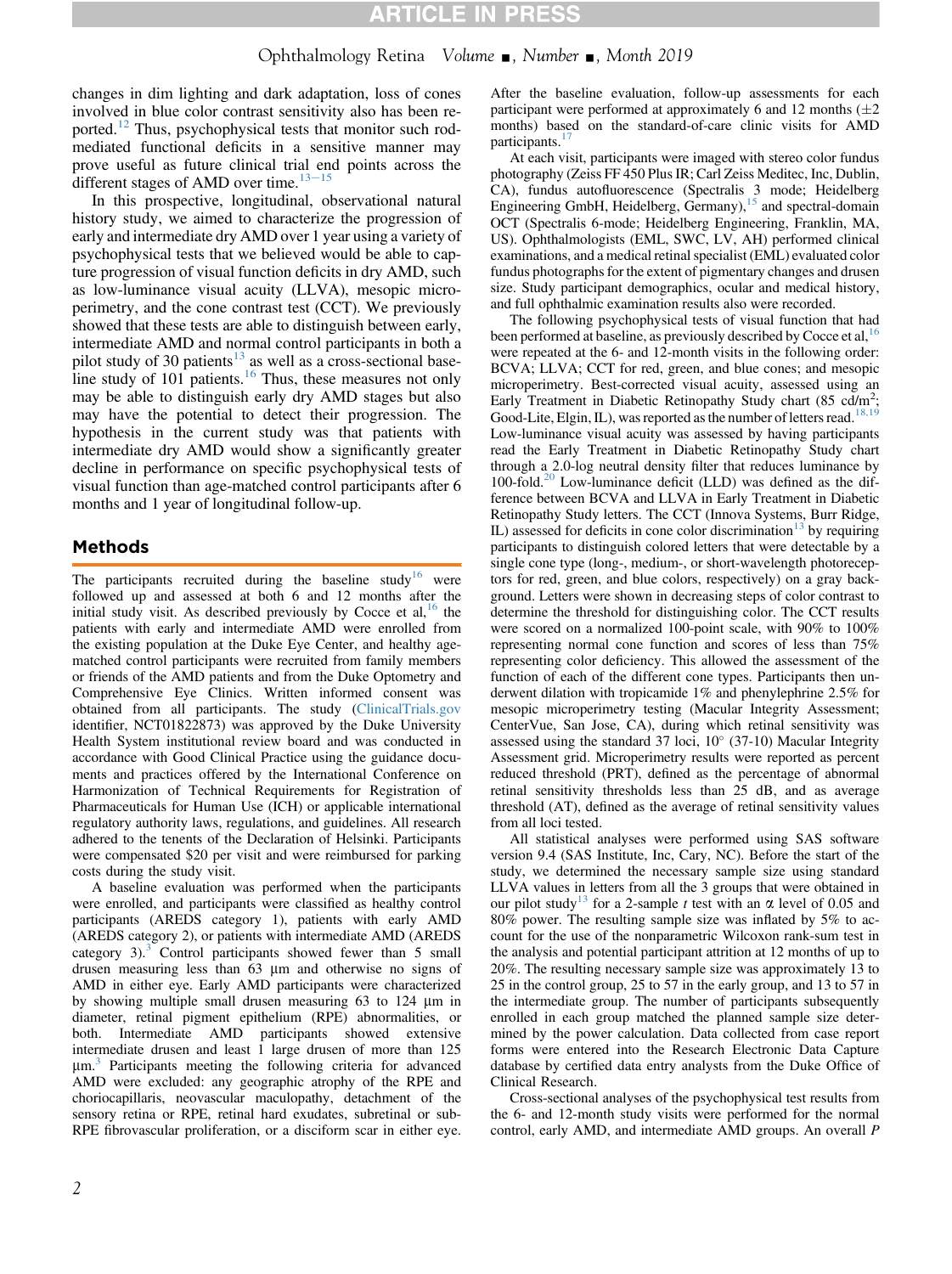### Hsu et al • Dry AMD 12-Month Visual Function Change

value comparing the 3 groups was calculated, and correction for multiple comparisons for each variable was applied with a Bonferroni test (adjusted  $\alpha$  level of  $P = 0.025$  for the P value overall, and adjusted  $\alpha$  level of  $P = 0.0167$  for the pairwise comparisons). Furthermore, because of the exploratory, observational nature of this study, we also compared the groups in a pairwise fashion using the nonparametric Wilcoxon rank-sum test to detect any potential associations of interest, especially between the intermediate AMD and normal control groups and between intermediate and early AMD groups, with the expectation that these exploratory analyses will be reassessed and confirmed in a future larger study.<sup>2</sup>

Longitudinal analyses of the change from baseline to 12 months within each group were performed using Wilcoxon signed-rank tests. Comparisons between groups of the change from baseline to 12 months for results from each psychophysical test were assessed using the Wilcoxon rank-sum test. To assess for possible progression of dry AMD more than would be expected because of normal aging on each psychophysical test, the mean plus twice the standard deviation of the normal control group at baseline was computed as a cut point. The Fisher exact test was used to assess the significance of the difference among groups with respect to proportions exceeding the cut points.

### Results

A total of 85 participants (19 normal control participants, 27 early AMD patients, and 39 intermediate AMD patients) enrolled at baseline and completed the 12-month study visit (Table 1). Four of the 19 study eyes in the control group showed fewer than  $5$  drusen less than  $65 \mu m$  at baseline. All  $85$  participants underwent a dilated fundus examination along with assessment of BCVA, LLVA, and LLD during the baseline and 12-month visit. Of the 85 participants, 78 participants completed the microperimetry testing, and 83 participants completed cone contrast testing at the 12-month visit.

Cross-sectional disease classification of participants was confirmed using structural assessments (dilated fundus examination, color fundus photography, and spectral-domain OCT), none of which showed obvious progression at the 12-month visit. Overall, the results of cross-sectional analysis of the psychophysical test results were similar from baseline to the 12-month visit, with a few exceptions: microperimetry PRT and AT showed significant differences at 6 and 12 months between the intermediate AMD group as compared with the control and early AMD groups; LLVA and LLD showed significant difference at 12 months between the intermediate AMD and control groups, and CCT red and blue were significantly different at 12 months for the early versus the intermediate AMD groups. Best-corrected visual acuity did not differ significantly between the groups at the baseline, 6-month, and 12-month follow-up visits ( $P > 0.0167$ ; [Table 2](#page-3-0)), and LLVA and LLD were unrevealing as well, with the exception of LLVA and LLD at 12 months for control versus intermediate AMD. None of the tests displayed significant differences between the early AMD versus control group at any of the visits. Significant differences between the intermediate and early AMD groups were detected in microperimetry PRT and AT results at 6 and 12 months and for the red and blue CCT results at 12 months  $(P < 0.0167)$ .

Longitudinal analyses of the visual function tests were performed to evaluate for significant changes from baseline to 12 months within each of the control, early AMD, and intermediate AMD groups. The intermediate AMD group demonstrated a statistically significant decline in some of the visual function measures over the first year as assessed by several psychophysical tests [\(Tables 2, 3,](#page-3-0) and [4](#page-5-0)): BCVA ([Fig 1\)](#page-6-0); microperimetry PRT and AT [\(Fig 2](#page-7-0)); and CCT red, green, and blue ([Fig 3;](#page-8-0)  $P < 0.05$  for all metrics) showed a significant worsening compared with baseline, whereas LLVA and LLD did not decline significantly from baseline to 12 months. In the univariate analyses, changes from baseline to 12 months for BCVA ( $P = 0.021$ ), microperimetry AT ( $P = 0.047$ ), CCT red ( $P = 0.012$ ), and CCT blue ( $P =$ 0.019) in the intermediate AMD group were significantly larger compared with those in the early AMD group. Compared with the change observed over 12 months in the normal control group, the intermediate AMD group showed a significantly

| Variable                               | Normal Control<br>Group | Group         | Early Age-Related Macular Degeneration Intermediate Age-Related Macular Degeneration<br>Group |
|----------------------------------------|-------------------------|---------------|-----------------------------------------------------------------------------------------------|
| Age $(yrs)$                            |                         |               |                                                                                               |
| No.                                    | 19                      | 27            | 39                                                                                            |
| Mean (SD)                              | 71.8(7.2)               | 72.7(8.4)     | 70.8(6.7)                                                                                     |
| Minimum, median, maximum               | 61.74,81                | 58, 72, 90    | 51, 70, 82                                                                                    |
| Gender, no. (%)                        |                         |               |                                                                                               |
| Male                                   | 13 (68)                 | 16(59)        | 26(67)                                                                                        |
| Female                                 | 6(32)                   | 11(41)        | 13(33)                                                                                        |
| Race, no. (%)                          |                         |               |                                                                                               |
| White                                  | 19 (100)                | 27 (100)      | 37 (95)                                                                                       |
| Black                                  | 0                       | 0             | 1(3)                                                                                          |
| Native Hawaiian or Pacific<br>Islander | 0                       | $\mathcal{O}$ | 1(3)                                                                                          |
| Ethnicity, no. $(\%)$                  |                         |               |                                                                                               |
| Not Hispanic or Latino                 | 18 (95)                 | 22 (85)       | 37 (95)                                                                                       |
| Hispanic or Latino                     | 0                       | 1(4)          | $\Omega$                                                                                      |
| Unknown/not reported                   | 1(5)                    | 3(12)         | 2(5)                                                                                          |
| $SD =$ standard deviation.             |                         |               |                                                                                               |

Table 1. Participant Demographics at the 1-Year Follow-up Visit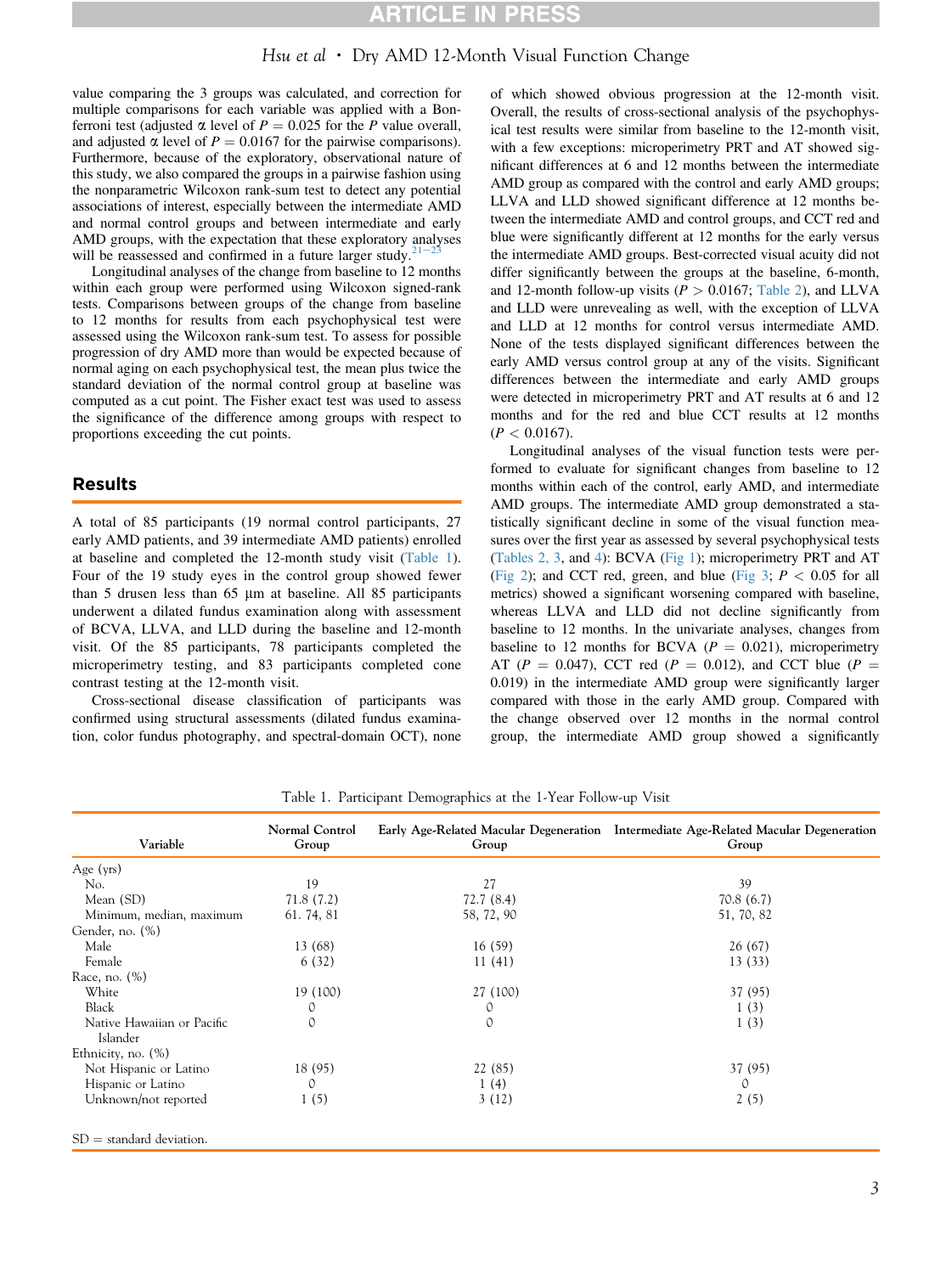| Test                     | Group       | Early Age-Related<br>Normal Control Macular Degeneration<br>Group | Intermediate Age-Related<br><b>Macular Degeneration</b><br>Group | P Value | Normal Control vs.<br>Overall Early Age-Related Macular<br><b>Degeneration Groups</b> | Normal Control vs.<br>Intermediate Age-Related<br>Macular Degeneration Groups Degeneration Groups | Early vs. Intermediate<br>Age-Related Macular |
|--------------------------|-------------|-------------------------------------------------------------------|------------------------------------------------------------------|---------|---------------------------------------------------------------------------------------|---------------------------------------------------------------------------------------------------|-----------------------------------------------|
| <b>BCVA</b>              |             |                                                                   |                                                                  |         |                                                                                       |                                                                                                   |                                               |
| Baseline                 |             |                                                                   |                                                                  |         |                                                                                       |                                                                                                   |                                               |
| No.                      | 19          | 27                                                                | 39                                                               |         |                                                                                       |                                                                                                   |                                               |
| Mean (SD)                | 83.5(4.5)   | 81.4(5.4)                                                         | 81.4 (5.8)                                                       | 0.400   | 0.223                                                                                 | 0.230                                                                                             | 0.927                                         |
| Minimum, median, maximum | 73, 83, 90  | 69, 82, 90                                                        | 64, 83, 92                                                       |         |                                                                                       |                                                                                                   |                                               |
| 6 mos                    |             |                                                                   |                                                                  |         |                                                                                       |                                                                                                   |                                               |
| No.                      | 17          | 27                                                                | 37                                                               |         |                                                                                       |                                                                                                   |                                               |
| Mean (SD)                | 84.0 (5.7)  | 80.4(5.1)                                                         | 81.1 (6.4)                                                       | 0.072   | 0.020                                                                                 | 0.078                                                                                             | 0.668                                         |
| Minimum, median, maximum | 73, 85, 95  | 72, 81, 91                                                        | 67, 81, 95                                                       |         |                                                                                       |                                                                                                   |                                               |
| 12 mos                   |             |                                                                   |                                                                  |         |                                                                                       |                                                                                                   |                                               |
| No.                      | 19          | 27                                                                | 39                                                               |         |                                                                                       |                                                                                                   |                                               |
| Mean (SD)                | 82.2 (5.5)  | 82.4 (4.9)                                                        | 79.8 (7.7)                                                       | 0.299   | 0.671                                                                                 | 0.242                                                                                             | 0.180                                         |
| Minimum, median, maximum | 68, 84, 89  | 71, 82, 90                                                        | 54, 80, 91                                                       |         |                                                                                       |                                                                                                   |                                               |
| <b>LLVA</b>              |             |                                                                   |                                                                  |         |                                                                                       |                                                                                                   |                                               |
| Baseline                 |             |                                                                   |                                                                  |         |                                                                                       |                                                                                                   |                                               |
| No.                      | 19          | 27                                                                | 39                                                               |         |                                                                                       |                                                                                                   |                                               |
| Mean (SD)                | 72.1(4.8)   | 70.8(6.6)                                                         | 68.0(7.5)                                                        | 0.134   | 0.531                                                                                 | 0.045                                                                                             | 0.249                                         |
| Minimum, median, maximum | 63, 73, 80  | 60, 70, 83                                                        | 41, 70, 80                                                       |         |                                                                                       |                                                                                                   |                                               |
| 6 mos                    |             |                                                                   |                                                                  |         |                                                                                       |                                                                                                   |                                               |
| No.                      | 17          | 27                                                                | 37                                                               |         |                                                                                       |                                                                                                   |                                               |
| Mean (SD)                | 71.5(8.9)   | 70.8(6.0)                                                         | 67.4(11.2)                                                       | 0.173   | 0.426                                                                                 | 0.095                                                                                             | 0.208                                         |
| Minimum, median, maximum | 47, 73, 82  | 56, 71, 82                                                        | 16, 69, 81                                                       |         |                                                                                       |                                                                                                   |                                               |
| $12 \text{ mos}$         |             |                                                                   |                                                                  |         |                                                                                       |                                                                                                   |                                               |
| No.                      | 19          | 27                                                                | 39                                                               |         |                                                                                       |                                                                                                   |                                               |
| Mean (SD)                | 73.0(5.6)   | 70.4(6.4)                                                         | 65.8(10.2)                                                       | 0.018   | 0.282                                                                                 | 0.008                                                                                             | 0.069                                         |
| Minimum, median, maximum | 63, 72, 84  | 55, 71, 82                                                        | 28, 67, 80                                                       |         |                                                                                       |                                                                                                   |                                               |
| <b>LLD</b>               |             |                                                                   |                                                                  |         |                                                                                       |                                                                                                   |                                               |
| Baseline                 |             |                                                                   |                                                                  |         |                                                                                       |                                                                                                   |                                               |
| No.                      | 19          | 27                                                                | 39                                                               |         |                                                                                       |                                                                                                   |                                               |
| Mean (SD)                | 11.4(3.2)   | 10.6(4.2)                                                         | 13.4(6.1)                                                        | 0.147   | 0.453                                                                                 | 0.262                                                                                             | 0.065                                         |
| Minimum, median, maximum | 7, 11, 17   | 4, 11, 20                                                         | 4, 12, 34                                                        |         |                                                                                       |                                                                                                   |                                               |
| 6 mos                    |             |                                                                   |                                                                  |         |                                                                                       |                                                                                                   |                                               |
| No.                      | 17          | 27                                                                | 37                                                               |         |                                                                                       |                                                                                                   |                                               |
| Mean (SD)                | 12.5(8.5)   | 9.6(5.1)                                                          | 13.7(9.5)                                                        | 0.110   | 0.460                                                                                 | 0.277                                                                                             | 0.042                                         |
| Minimum, median, maximum | 5, 10, 42   | $-3, 10, 19$                                                      | 3, 12, 64                                                        |         |                                                                                       |                                                                                                   |                                               |
| 12 mos                   |             |                                                                   |                                                                  |         |                                                                                       |                                                                                                   |                                               |
| No.                      | 19          | 27                                                                | 39                                                               |         |                                                                                       |                                                                                                   |                                               |
| Mean (SD)                | 9.2(4.5)    | 12.0(2.8)                                                         | 14.0(5.3)                                                        | 0.003   | 0.027                                                                                 | 0.002                                                                                             | 0.062                                         |
| Minimum, median, maximum | $-2, 9, 16$ | 7, 11, 20                                                         | 4, 14, 26                                                        |         |                                                                                       |                                                                                                   |                                               |

<span id="page-3-0"></span>Table 2. Cross-sectional Analysis at the 6- and 12-Month Visits for the Normal Control, Early Age-Related Macular Degeneration, and Intermediate Age-Related Macular Degeneration Groups for Best-Corrected Visual Acuity, Low-Luminance Visual Acuity, and Low-Luminance Deficit

BCVA = best-corrected visual acuity; LLD = low-luminance deficit; LLVA = low-luminance visual acuity; SD = standard deviation.

Data are units of BCVA, LLVA, and LLD are Early Treatment in Diabetic Retinopathy Study letters. P values for pairwise comparisons between groups were performed using the Wilcoxon rank-sum test. Bold values denote statistical significance.

Ophthalmology Retina

Volume

 $\blacksquare$ . Number

-, Month 2019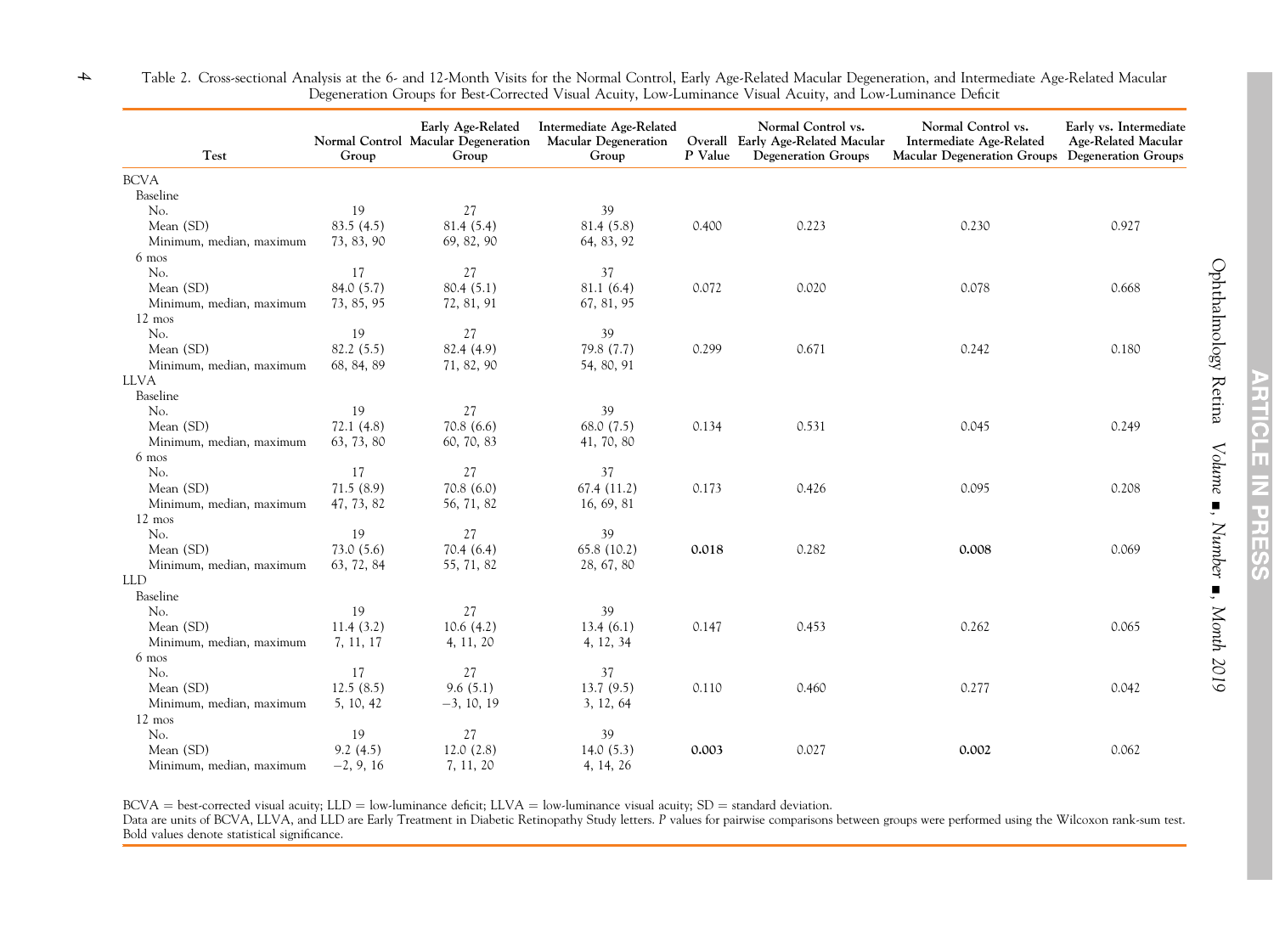| Test                     | Normal<br>Control | Early Age-Related<br><b>Macular Degeneration</b><br>Group | Intermediate Age-Related<br><b>Macular Degeneration</b><br>Group | Overall<br>P Value | Normal Control vs.<br>Early Age-Related<br><b>Macular Degeneration</b><br>$Groups^{\dagger}$ | Normal Control vs.<br>Intermediate Age-Related<br><b>Macular Degeneration</b><br>$Groups$ <sup>1</sup> | Early vs. Intermediate<br>Age-Related Macular<br>Degeneration Groups <sup>†</sup> |
|--------------------------|-------------------|-----------------------------------------------------------|------------------------------------------------------------------|--------------------|----------------------------------------------------------------------------------------------|--------------------------------------------------------------------------------------------------------|-----------------------------------------------------------------------------------|
| MP PRT $(\%)$            |                   |                                                           |                                                                  |                    |                                                                                              |                                                                                                        |                                                                                   |
| Baseline                 |                   |                                                           |                                                                  |                    |                                                                                              |                                                                                                        |                                                                                   |
| No.                      | 18                | 25                                                        | 35                                                               |                    |                                                                                              |                                                                                                        |                                                                                   |
| Mean (SD)                | 16.96 (26.59)     | 23.56 (27.00)                                             | 41.78 (34.44)                                                    | 0.005              | 0.242                                                                                        | 0.003                                                                                                  | 0.028                                                                             |
| Minimum, median, maximum | 0.0, 2.7, 94.6    | 0.0, 21.6, 97.3                                           | 0.0, 37.8, 100.0                                                 |                    |                                                                                              |                                                                                                        |                                                                                   |
| 6 mos                    |                   |                                                           |                                                                  |                    |                                                                                              |                                                                                                        |                                                                                   |
| No.                      | 17                | 23                                                        | 32                                                               |                    |                                                                                              |                                                                                                        |                                                                                   |
| Mean (SD)                | 24.8 (29.3)       | 32.3 (23.0)                                               | 57.2 (34.0)                                                      | 0.001              | 0.138                                                                                        | 0.001                                                                                                  | 0.009                                                                             |
| Minimum, median, maximum | 0.0, 10.8, 100.0  | 2.7, 29.7, 91.9                                           | 2.7, 70.3, 100.0                                                 |                    |                                                                                              |                                                                                                        |                                                                                   |
| $12 \text{ mos}$         |                   |                                                           |                                                                  |                    |                                                                                              |                                                                                                        |                                                                                   |
| No.                      | 18                | 25                                                        | 35                                                               |                    |                                                                                              |                                                                                                        |                                                                                   |
| Mean (SD)                | 30.6 (30.1)       | 33.5 (27.8)                                               | 67.0 (31.4)                                                      | 0.001              | 0.639                                                                                        | 0.001                                                                                                  | 50.001                                                                            |
| Minimum, median, maximum | 0.0, 23.0, 100.0  | 0.0, 29.7, 94.6                                           | 5.4, 81.1, 100.0                                                 |                    |                                                                                              |                                                                                                        |                                                                                   |
| $MPAT$ (dB)              |                   |                                                           |                                                                  |                    |                                                                                              |                                                                                                        |                                                                                   |
| Baseline                 |                   |                                                           |                                                                  |                    |                                                                                              |                                                                                                        |                                                                                   |
| No.                      | 18                | 25                                                        | 35                                                               |                    |                                                                                              |                                                                                                        |                                                                                   |
| Mean (SD)                | 26.90 (3.80)      | 26.85 (2.49)                                              | 25.30 (3.07)                                                     | 0.028              | 0.382                                                                                        | 0.019                                                                                                  | 0.049                                                                             |
| Minimum, median, maximum | 14.4, 27.7, 31.3  | 21.3, 26.4, 31.0                                          | 17.9, 25.2, 30.1                                                 |                    |                                                                                              |                                                                                                        |                                                                                   |
| 6 mos                    |                   |                                                           |                                                                  |                    |                                                                                              |                                                                                                        |                                                                                   |
| No.                      | 17                | 23                                                        | 32                                                               |                    |                                                                                              |                                                                                                        |                                                                                   |
| Mean (SD)                | 25.4(3.8)         | 25.8(1.6)                                                 | 23.5(2.9)                                                        | 0.001              | 0.245                                                                                        | 0.003                                                                                                  | 0.002                                                                             |
| Minimum, median, maximum | 14.4, 26.9, 28.1  | 22.5, 25.8, 28.9                                          | 14.1, 23.1, 28.1                                                 |                    |                                                                                              |                                                                                                        |                                                                                   |
| $12 \text{ mos}$         |                   |                                                           |                                                                  |                    |                                                                                              |                                                                                                        |                                                                                   |
| No.                      | 18                | 25                                                        | 35                                                               |                    |                                                                                              |                                                                                                        |                                                                                   |
| Mean (SD)                | 25.4(3.5)         | 25.5(2.1)                                                 | 22.3(4.1)                                                        | 0.001              | 0.232                                                                                        | 0.001                                                                                                  | 50.001                                                                            |
| Minimum, median, maximum | 13.5, 26.7, 28.5  | 19.8, 25.9, 28.7                                          | 9.4, 22.5, 27.9                                                  |                    |                                                                                              |                                                                                                        |                                                                                   |

<span id="page-4-0"></span>Table 3. Cross-sectional Analysis at the 6- and 12-Month Visits for Normal Control, Early Age-Related Macular Degeneration, and Intermediate Age-Related Macular Degeneration Groups for Microperimetry Percent Reduced Threshold and Average Threshold

 $AT$  = average threshold; MP = microperimetry; PRT = percent reduced threshold; SD = standard deviation. Bold numbers denote statistical significance.

 $^{\dagger}P$  values for pairwise comparisons between groups were performed using the Wilcoxon rank-sum test.

Hsu et al

 $\bullet$ 

Dry AMD 12-Month Visual Function Change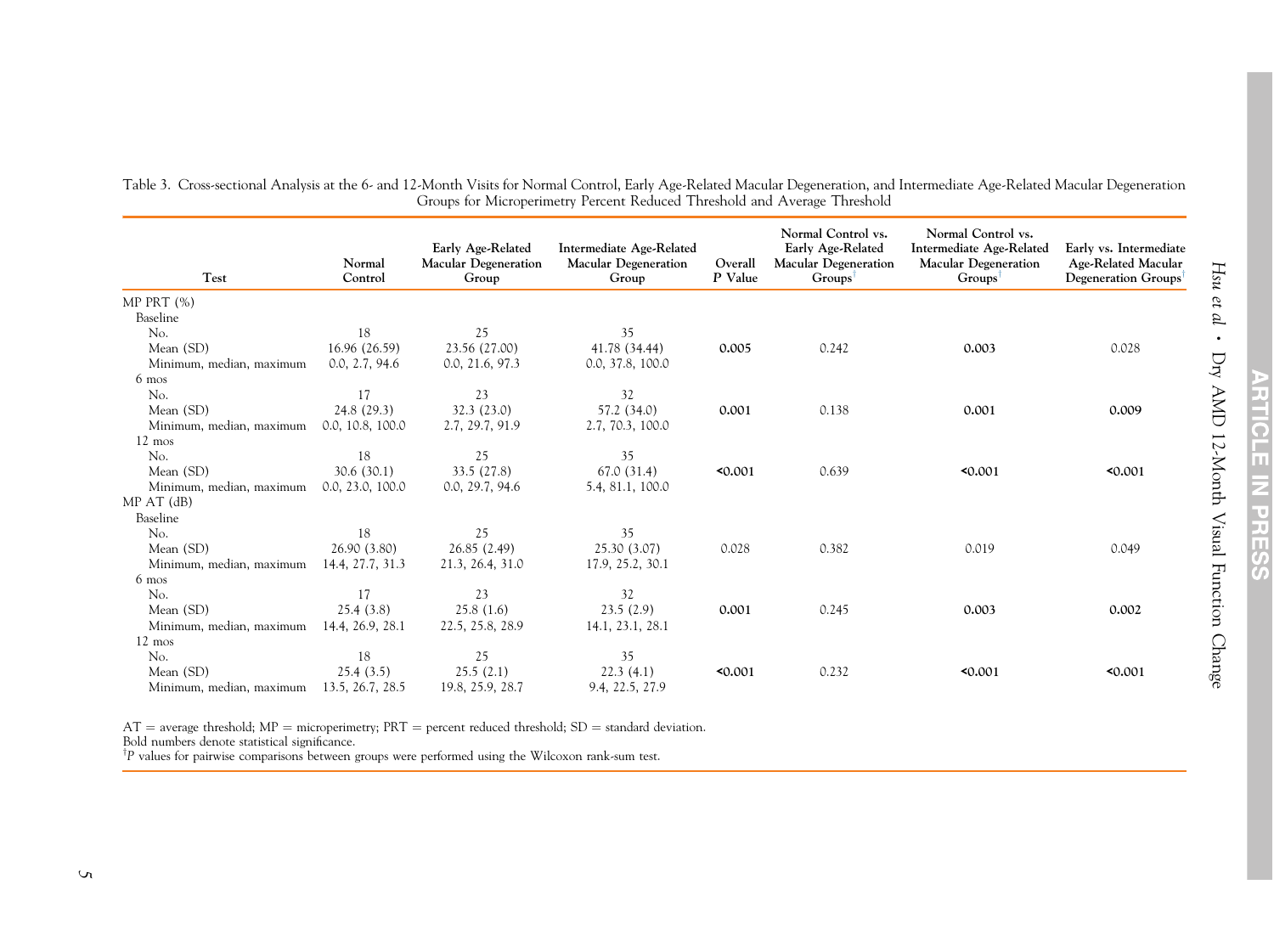| Test                     | Group         | Normal Control Macular Degeneration<br>Group | Early Age-Related Intermediate Age-Related<br><b>Macular Degeneration</b><br>Group | P Value | Normal Control vs.<br>Overall Early Age-Related Macular<br>Degeneration Group | Normal Control vs.<br>Intermediate Age-Related<br>Macular Degeneration Group <sup>†</sup> | Early vs. Intermediate<br>Age-Related Macular<br>Degeneration Group <sup>†</sup> |
|--------------------------|---------------|----------------------------------------------|------------------------------------------------------------------------------------|---------|-------------------------------------------------------------------------------|-------------------------------------------------------------------------------------------|----------------------------------------------------------------------------------|
| CCT red $(\% )$          |               |                                              |                                                                                    |         |                                                                               |                                                                                           |                                                                                  |
| Baseline                 |               |                                              |                                                                                    |         |                                                                               |                                                                                           |                                                                                  |
| No.                      | 18            | 27                                           | 38                                                                                 |         |                                                                               |                                                                                           |                                                                                  |
| Mean (SD)                | 70.28 (20.40) | 65.56 (11.29)                                | 56.71 (18.43)                                                                      | 0.011   | 0.100                                                                         | 0.005                                                                                     | 0.095                                                                            |
| Minimum, median, maximum | 5, 70, 95     | 50, 70, 90                                   | 10, 60, 85                                                                         |         |                                                                               |                                                                                           |                                                                                  |
| 6 mos                    |               |                                              |                                                                                    |         |                                                                               |                                                                                           |                                                                                  |
| No.                      | 16            | 25                                           | 35                                                                                 |         |                                                                               |                                                                                           |                                                                                  |
| Mean (SD)                | 71.9(23.4)    | 64.6 (17.3)                                  | 55.7 (21.3)                                                                        | 0.002   | 0.028                                                                         | 0.001                                                                                     | 0.084                                                                            |
| Minimum, median, maximum | 0, 80, 90     | 10, 65, 90                                   | 0, 55, 90                                                                          |         |                                                                               |                                                                                           |                                                                                  |
| $12 \text{ mos}$         |               |                                              |                                                                                    |         |                                                                               |                                                                                           |                                                                                  |
| No.                      | 18            | 27                                           | 38                                                                                 |         |                                                                               |                                                                                           |                                                                                  |
| Mean (SD)                | 62.8(18.3)    | 64.3 (8.7)                                   | 48.4 (22.5)                                                                        | 0.001   | 0.704                                                                         | 0.004                                                                                     | 0.001                                                                            |
| Minimum, median, maximum | 0, 67.5, 90   | 50, 60, 85                                   | 0, 55, 75                                                                          |         |                                                                               |                                                                                           |                                                                                  |
| CCT green $(\% )$        |               |                                              |                                                                                    |         |                                                                               |                                                                                           |                                                                                  |
| Baseline                 |               |                                              |                                                                                    |         |                                                                               |                                                                                           |                                                                                  |
| No.                      | 18            | 27                                           | 38                                                                                 |         |                                                                               |                                                                                           |                                                                                  |
| Mean (SD)                | 80.00 (9.07)  | 71.85 (12.57)                                | 59.34 (23.71)                                                                      | 0.001   | 0.021                                                                         | 0.001                                                                                     | 0.056                                                                            |
| Minimum, median, maximum | 60, 80, 95    | 30, 75, 90                                   | 0, 70, 90                                                                          |         |                                                                               |                                                                                           |                                                                                  |
| 6 mos                    |               |                                              |                                                                                    |         |                                                                               |                                                                                           |                                                                                  |
| No.                      | 16            | 25                                           | 35                                                                                 |         |                                                                               |                                                                                           |                                                                                  |
| Mean (SD)                | 77.5(13.4)    | 71.0(16.8)                                   | 58.9 (29.0)                                                                        | 0.085   | 0.280                                                                         | 0.037                                                                                     | 0.200                                                                            |
| Minimum, median, maximum | 50, 80, 100   | 35, 75, 95                                   | 0, 65, 95                                                                          |         |                                                                               |                                                                                           |                                                                                  |
| 12 mos                   |               |                                              |                                                                                    |         |                                                                               |                                                                                           |                                                                                  |
| No.                      | 18            | 27                                           | 38                                                                                 |         |                                                                               |                                                                                           |                                                                                  |
| Mean (SD)                | 73.3 (13.9)   | 68.2 (13.0)                                  | 52.6 (26.7)                                                                        | 0.009   | 0.188                                                                         | 0.008                                                                                     | 0.033                                                                            |
| Minimum, median, maximum | 50, 75, 100   | 30, 70, 90                                   | 0, 57.5, 90                                                                        |         |                                                                               |                                                                                           |                                                                                  |
| CCT blue $(\% )$         |               |                                              |                                                                                    |         |                                                                               |                                                                                           |                                                                                  |
| Baseline                 |               |                                              |                                                                                    |         |                                                                               |                                                                                           |                                                                                  |
| No.                      | 18            | 27                                           | 38                                                                                 |         |                                                                               |                                                                                           |                                                                                  |
| Mean (SD)                | 84.44 (15.14) | 76.11 (16.54)                                | 66.97 (23.32)                                                                      | 0.008   | 0.072                                                                         | 0.003                                                                                     | 0.137                                                                            |
| Minimum, median, maximum | 50, 90, 100   | 45, 75, 100                                  | 0, 70, 100                                                                         |         |                                                                               |                                                                                           |                                                                                  |
| 6 mos                    |               |                                              |                                                                                    |         |                                                                               |                                                                                           |                                                                                  |
| No.                      | 16            | 25                                           | 35                                                                                 |         |                                                                               |                                                                                           |                                                                                  |
| Mean (SD)                | 80.0 (16.8)   | 74.0 (18.5)                                  | 68.0 (23.0)                                                                        | 0.154   | 0.280                                                                         | 0.062                                                                                     | 0.346                                                                            |
| Minimum, median, maximum | 45, 90, 95    | 30, 75, 95                                   | 15, 70, 100                                                                        |         |                                                                               |                                                                                           |                                                                                  |
| 12 mos                   |               |                                              |                                                                                    |         |                                                                               |                                                                                           |                                                                                  |
| No.                      | 18            | 27                                           | 38                                                                                 |         |                                                                               |                                                                                           |                                                                                  |
| Mean (SD)                | 79.4(18.1)    | 75.4 (19.9)                                  | 55.5 (26.8)                                                                        | 0.001   | 0.514                                                                         | 0.002                                                                                     | 0.004                                                                            |
| Minimum, median, maximum | 30, 82.5, 100 | 35, 80, 100                                  | 5, 50, 100                                                                         |         |                                                                               |                                                                                           |                                                                                  |

<span id="page-5-0"></span>Table 4. Cross-sectional Analysis at the 6- and 12-Month Visits for Normal Control, Early Age-Related Macular Degeneration, and Intermediate Age-Related Macular Degeneration Groups for Cone Contrast Tests of Red, Green, and Blue Cones  $\circ$ 

 $CCT = \hbox{cone}$  contrast test;  $SD = \hbox{standard}$  deviation.

Bold values denote statistical significance.

 $^{\dagger}P$  values for pairwise comparisons between groups were performed using the Wilcoxon rank-sum test.

Ophthalmology Retina

Volume

 $\blacksquare$ . Number

-, Month 2019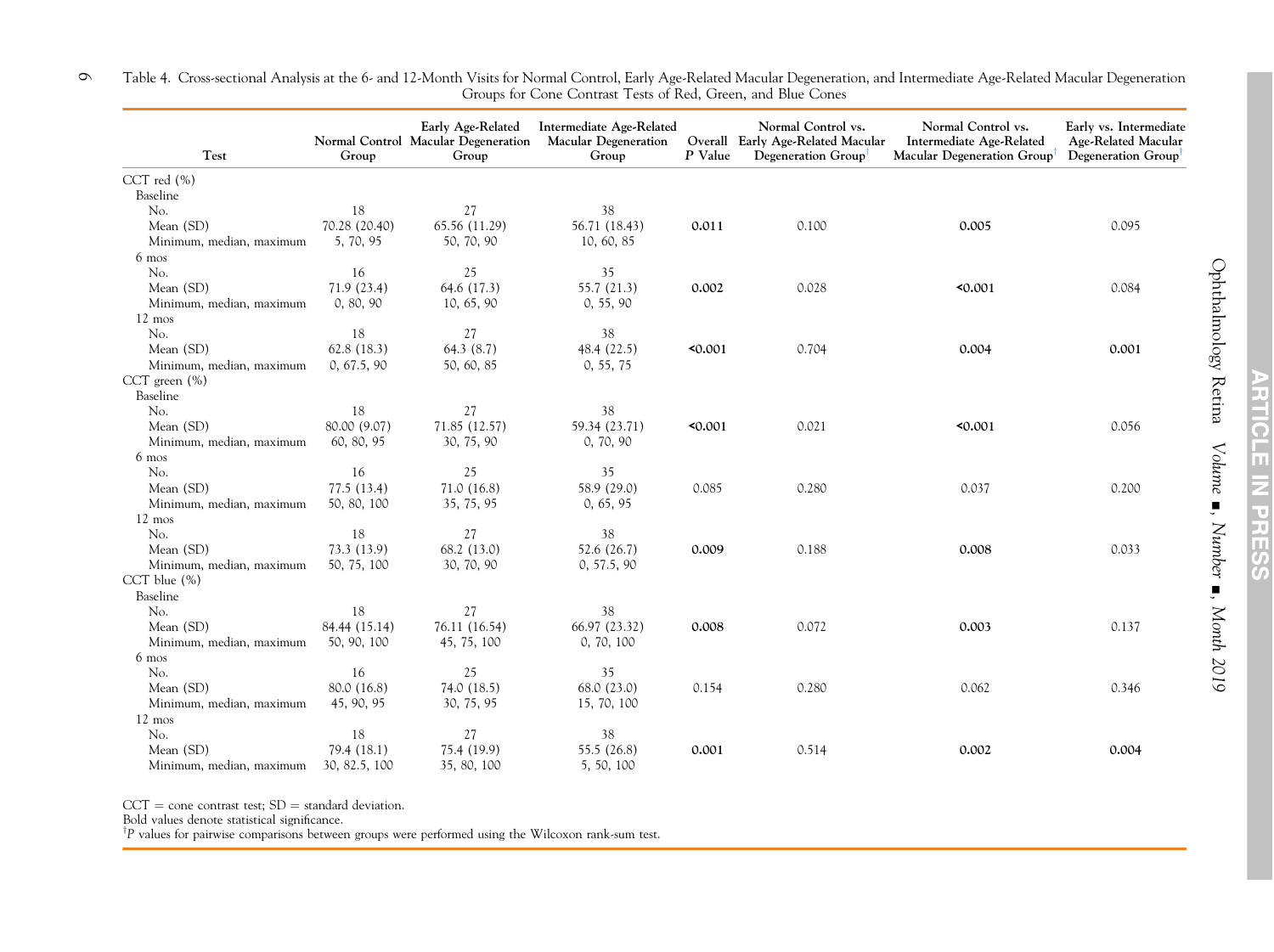#### RT **CLE IN** R

Hsu et al  $\cdot$  Dry AMD 12-Month Visual Function Change

<span id="page-6-0"></span>

Figure 1. Box-and-whisker plots showing longitudinal progression of best-corrected visual acuity (BCVA), low-luminance visual acuity (LLVA), and lowluminance deficit (LLD) at baseline, 6 months, and 12 months for the normal control, early age-related macular degeneration (AMD), and intermediate AMD participants. Low-luminance visual acuity was reported as the number of Early Treatment Diabetic Retinopathy (ETDRS) letters the participant could read through a 2.0-log neutral density filter. Low-luminance deficit was calculated as the difference in the number of ETDRS letters the participant was able to read under standard conditions (BCVA) and through the neutral density filter (LLVA). P values are calculated to assess for significant changes between baseline and 12 months within each group using the Wilcoxon signed-rank test.

greater change in microperimetry AT from baseline to 12 months  $(P = 0.029)$ , thus emphasizing the robustness of the change observed in microperimetry.

For the normal control and early AMD groups, no significant changes were observed between baseline and 12 months for BCVA, LLVA, LLD, and CCT red and blue  $(P > 0.0167$ ; [Tables 2](#page-3-0) and [3](#page-4-0)). For all the groups, microperimetry PRT and AT were significantly different between baseline and 12 months ( $P \leq$ 0.0167; [Table 4](#page-5-0)), with the exception that microperimetry PRT did not change for the early AMD participants ( $P = 0.125$ ).

Additionally, the change in LLD from baseline to 12 months was significantly greater for the early AMD group than the normal control group ( $P = 0.037$ ).

To characterize further the progression in each of the 3 groups (control, early AMD, and intermediate AMD) from baseline to 12 months, we calculated the proportion of participants from each group that showed results outside the range of 95% of the normal values, defined as more than 2 standard deviations plus the mean of baseline normal control values [\(Table 5\)](#page-9-0). The proportion of intermediate AMD participants who showed results out of this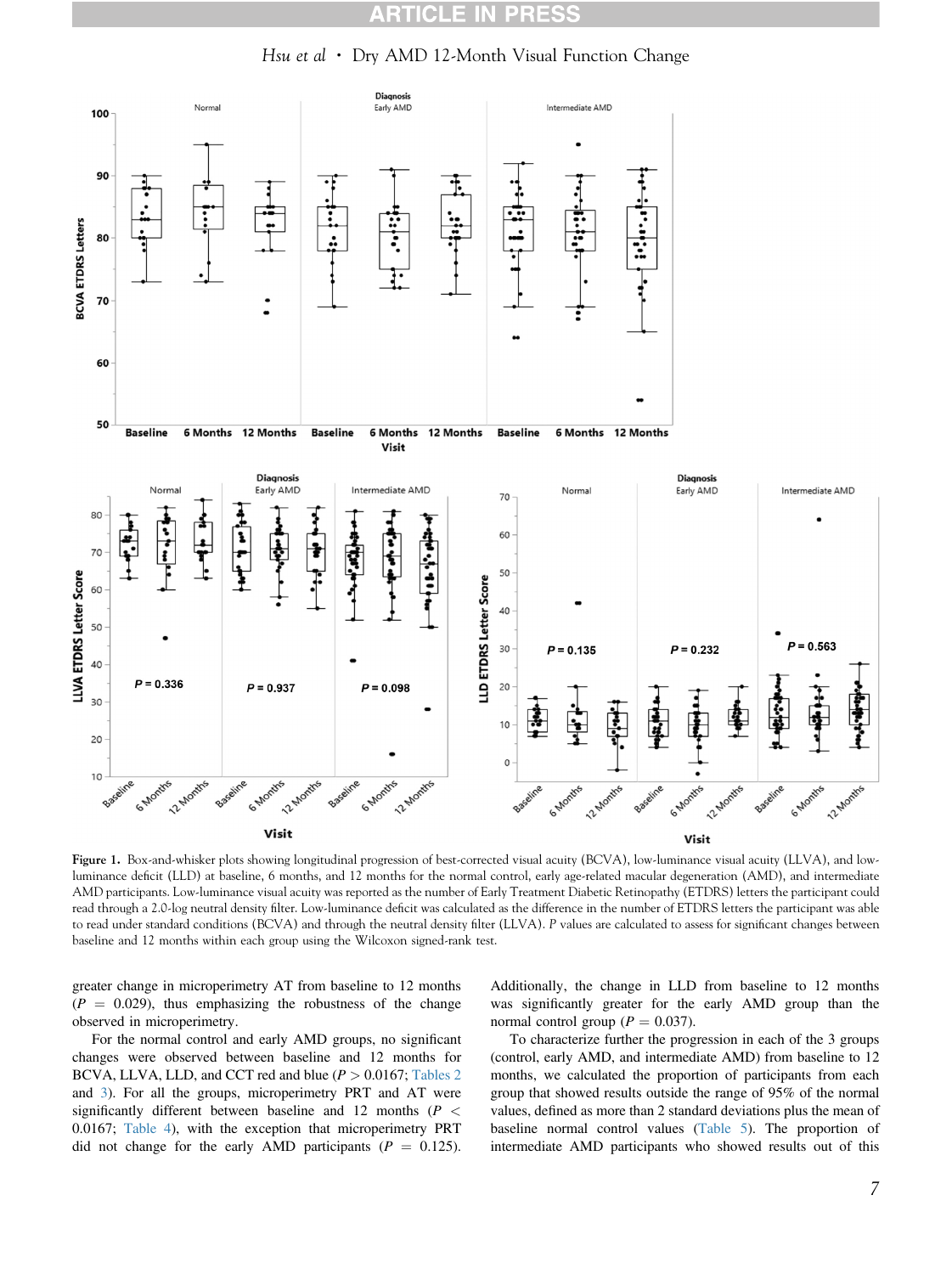#### RT CLE I RES

Ophthalmology Retina Volume , Number , Month 2019

<span id="page-7-0"></span>

Figure 2. Box-and-whisker plot (top) and line graph (bottom) showing longitudinal progression of microperimetry percent reduced threshold (PRT) and average threshold (AT) at baseline, 6 months, and 12 months for the normal control, early age-related macular degeneration (AMD), and intermediate AMD participants. Percent reduced threshold is defined as the percentage of abnormal retinal sensitivity thresholds less than 25 dB, and AT is the average of retinal sensitivity values from all loci tested. P values are calculated to assess for significant changes between baseline and 12 months within each group using the Wilcoxon signed-rank test.  $LLD = low$ -luminance deficit;  $LLVA = low$ -luminance visual acuity.

normal range was significantly greater than the proportion of normal control participants for both LLD and microperimetry PRT ( $P < 0.0167$ ; [Table 6\)](#page-10-0).

### Discussion

Individuals affected by dry AMD currently lack effective treatment options to halt or reverse the course of this prevalent degenerative disease definitively, which becomes disabling in the advanced stages. This partly stems from a

paucity of sensitive functional end points that can be used in clinical trials to assess disease progression in a short period and to intervene in the early stages. In this natural history study, we compared the results of several psychophysical measures of visual function at 6 months and 1 year between early and intermediate AMD participants and normal agematched control participants, and we documented the longitudinal changes in these measures over the study period. Overall, the data show that, although AMD progression is slow and the AREDS staging for the individual patients did not change significantly, mesopic microperimetry and CCT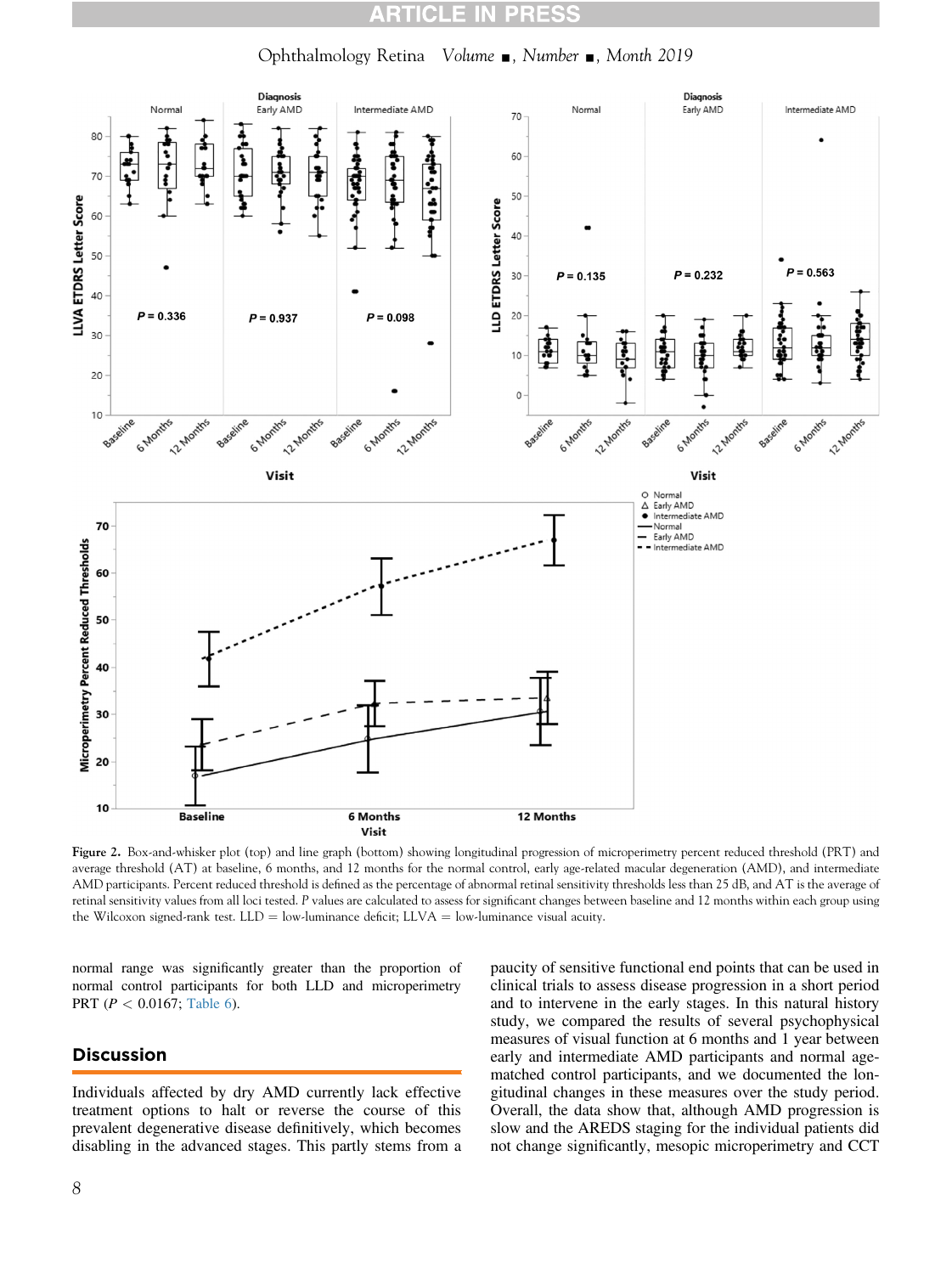### CLE

Hsu et al • Dry AMD 12-Month Visual Function Change

<span id="page-8-0"></span>

Figure 3. Box-and-whisker plots showing longitudinal progression of cone contrast test (CCT) results for red, green, and blue cones at baseline, 6 months, and 12 months for the normal control, early age-related macular degeneration (AMD), and intermediate AMD participants. The CCT results were scored on a 100-point scale, with 90% to 100% representing normal cone function and scores of less than 75% representing color deficiency. P values are calculated to assess for significant changes between baseline and 12 months within each group using the Wilcoxon signed-rank test.

are able to detect functional changes because of progression of dry AMD within a period as short as 12 months. Thus, this is a strong argument for inclusion of functional measures in addition to structural assessments of disease progression in intermediate AMD.

In this work, we demonstrated at 6 and 12 months that functional measures in cross-sectional analyses can distinguish between intermediate AMD and control participants as well as between intermediate AMD and early AMD disease stages. Microperimetry PRT, a metric that illustrates the percentage of loci with abnormal retinal sensitivity over the entire area tested, may be the most robust indication of progression of AMD, because it showed a significant decline in function across all 3 disease groups and time points [\(Fig 2](#page-7-0)). As expected, the progression of the intermediate AMD group was most pronounced and statistically robust in microperimetry PRT, because significant changes were seen in both methods of statistical analysis. In a cross-sectional analysis, Wu et  $al<sup>15</sup>$ demonstrated significant differences for BCVA, LLVA, and microperimetry for all AMD groups except AREDS stage 2 or early AMD relative to control participants. They subsequently reported that eyes with intermediate AMD demonstrate a statistically significant decline in mesopic microperimetry mean pointwise sensitivity over a 12-month follow-up period (mean,  $-0.42$  dB; standard error,  $0.12$  dB;  $P < 0.001$ ) but that LLVA and BCVA do not change significantly.<sup>[14](#page-11-0)</sup> Similarly, Vujosevic et al<sup>24</sup> found that mean retinal sensitivity decreased over 6 years in eyes with AREDS 2 and 3 disease (mean,  $-10.8$  dB; standard deviation 9.2;  $P = 0.0028$ ). In our study, we observed a decline in microperimetry mean pointwise sensitivity, also termed average threshold, of  $-3.0$  dB (standard deviation, 3.3 dB;  $P < 0.001$ ). Although the direction of the change in microperimetry is similar across these 3 studies, the magnitude differs slightly between the studies. Disparities in the magnitude could be related to variation in the level of severity and visual impairment in intermediate AMD patients at baseline or to differences in the testing technique, grid used, and length of follow-up. For example, Wu et al used a customized grid pattern for

Macular Integrity Assessment that tested points in locations different than the  $10^{\circ}$  standard grid pattern used in our study, and Vujosevic et al followed up patients for a much longer period (i.e., 6 years).

Although none of the participants in our study showed evidence of progression on clinical dilated fundus examination, the longitudinal changes observed in microperimetry and CCT among participants with intermediate or early AMD, or both, suggest that these psychophysical tests may detect subclinical progression in individuals with dry AMD. The fact that we noted significant declines in BCVA for the intermediate AMD group within a 12-month window underscores the importance of timely therapeutic intervention in intermediate AMD. The psychophysical metrics of BCVA and CCT also can be used to monitor the stability of the disease in patients with early AMD, because no significant changes and moreover no improvements were appreciated in this subgroup over the 12-month study period. Given the sensitive nature of microperimetry,  $15$  it is possible that the decline in visual function observed in the normal control participants for microperimetry AT from baseline to 12 months may be evidence of subclinical progression to dry AMD. Longer follow-up in this study and other longitudinal natural history studies are needed to assess whether these changes in visual function on microperimetry in fact do precede structural changes on examination. The CCT results of all cone types (red, green, and blue) also consistently differentiated between the normal control and intermediate AMD groups at baseline and 12 months and showed significant longitudinal changes at 12 months within the intermediate AMD group. To our knowledge, our study is the most comprehensive longitudinal study to date to evaluate a range of psychophysical tests in early and intermediate AMD participants, using CCT in addition to LLVA and microperimetry tests. To our knowledge, to date, this study is the only one to assess longitudinal changes in CCT in early intermediate AMD patients.

This study has limitations that may impact the interpretation of our results. First, the necessary sample size was based on a pilot study<sup>[13](#page-11-0)</sup> that focused on detecting the difference in LLVA between groups and used a smaller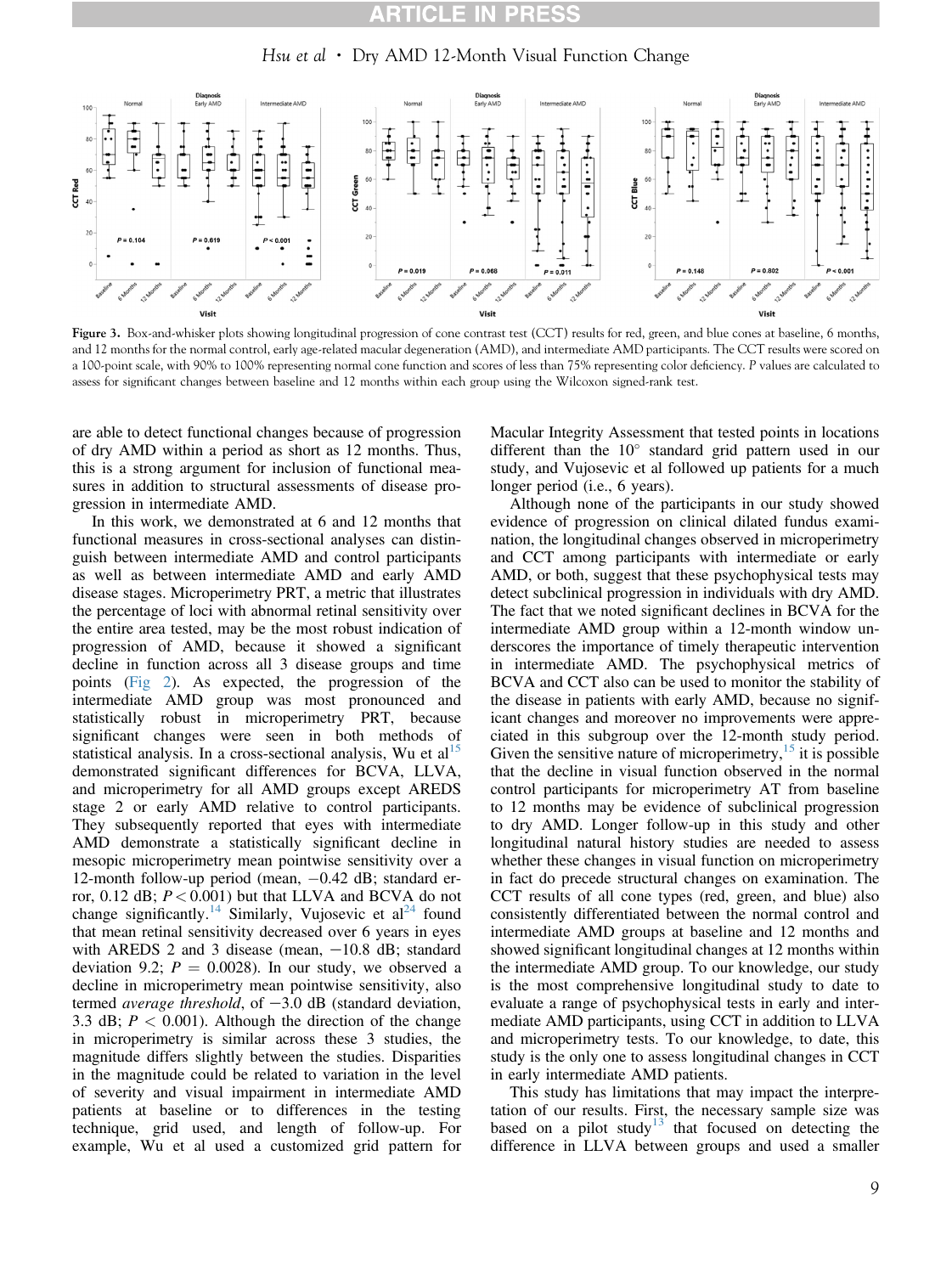## CLE

### Ophthalmology Retina Volume  $\blacksquare$ , Number  $\blacksquare$ , Month 2019

<span id="page-9-0"></span>

| Table 5. Longitudinal Changes from Baseline to 1 Year within Group for Normal Control, Early Age-Related Macular Degeneration, and |  |
|------------------------------------------------------------------------------------------------------------------------------------|--|
| Intermediate Age-Related Macular Degeneration Patients                                                                             |  |

| Test                     | Normal Control<br>Group | Early Age-Related Macular<br><b>Degeneration Group</b> | Intermediate Age-Related Macular<br>Degeneration Group |
|--------------------------|-------------------------|--------------------------------------------------------|--------------------------------------------------------|
| <b>BCVA</b>              |                         |                                                        |                                                        |
| No.                      | 19                      | 27                                                     | 39                                                     |
| Mean (SD)                | $-1.3(5.2)$             | 1.0(4.7)                                               | $-1.6(6.8)$                                            |
| Minimum, median, maximum | $-15.0, -2.0, 6.0$      | $-9.0, 1.0, 15.0$                                      | $-15.0, -3.0, 25.0$                                    |
| P value                  | 0.497                   | 0.420                                                  | 0.033                                                  |
| <b>LLVA</b>              |                         |                                                        |                                                        |
| No.                      | 19                      | 27                                                     | 39                                                     |
| Mean (SD)                | 0.9(5.1)                | $-0.4(5.6)$                                            | $-2.2(7.5)$                                            |
| Minimum, median, maximum | $-12.0, 2.0, 8.0$       | $-16.0, 0.0, 9.0$                                      | $-24.0, -1.0, 12.0$                                    |
| P value                  | 0.336                   | 0.937                                                  | 0.098                                                  |
| <b>LLD</b>               |                         |                                                        |                                                        |
| No.                      | 19                      | 27                                                     | 39                                                     |
| Mean (SD)                | $-2.2(5.8)$             | 1.4(5.4)                                               | 0.6(7.1)                                               |
| Minimum, median, maximum | $-16.0, -2.0, 9.0$      | $-8.0, 1.0, 13.0$                                      | $-14.0, 0.0, 15.0$                                     |
| P value                  | 0.135                   | 0.232                                                  | 0.563                                                  |
| Microperimetry PRT (%)   |                         |                                                        |                                                        |
| No.                      | 18                      | 25                                                     | 35                                                     |
| Mean (SD)                | 13.7(20.5)              | 10.0(35.0)                                             | 25.2(27.4)                                             |
| Minimum, median, maximum | $-18.9, 8.1, 62.2$      | $-75.7, 8.1, 73.0$                                     | $-18.9, 18.9, 94.6$                                    |
| P value                  | 0.003                   | 0.125                                                  | 50.001                                                 |
| Microperimetry AT (dB)   |                         |                                                        |                                                        |
| No.                      | 18                      | 25                                                     | 35                                                     |
| Mean (SD)                | $-1.5(1.7)$             | $-1.4(2.7)$                                            | $-3.0(3.3)$                                            |
| Minimum, median, maximum | $-4.5, -0.9, 1.2$       | $-6.1, -2.1, 4.6$                                      | $-18.5, -2.6, 1.2$                                     |
| P value                  | 0.002                   | 0.017                                                  | 50.001                                                 |
| CCT(%)                   |                         |                                                        |                                                        |
| Red                      |                         |                                                        |                                                        |
| No.                      | 18                      | 27                                                     | 38                                                     |
| Mean (SD)                | $-7.5(17.8)$            | $-1.3(11.0)$                                           | $-8.3(12.7)$                                           |
| Minimum, median, maximum | $-40.0, -5.0, 20.0$     | $-30.0, 0.0, 25.0$                                     | $-45.0, -10.0, 20.0$                                   |
| P value                  | 0.104                   | 0.619                                                  | 0.001                                                  |
| Green                    |                         |                                                        |                                                        |
| No.                      | 18                      | 27                                                     | 38                                                     |
| Mean (SD)                | $-6.7(11.4)$            | $-3.7(10.1)$                                           | $-6.7(15.1)$                                           |
| Minimum, median, maximum | $-35.0, -5.0, 15.0$     | $-30.0, -5.0, 20.0$                                    | $-50.0, -5.0, 20.0$                                    |
| P value                  | 0.019                   | 0.068                                                  | 0.011                                                  |
| Blue                     |                         |                                                        |                                                        |
| No.                      | 18                      | 27                                                     | 38                                                     |
| Mean (SD)                | $-5.0(13.6)$            | $-0.7(17.4)$                                           | $-11.5(15.4)$                                          |
| Minimum, median, maximum | $-30.0, -5.0, 25.0$     | $-35.0, 0.0, 40.0$                                     | $-45.0, -10.0, 30.0$                                   |
| P value                  | 0.148                   | 0.802                                                  | 50.001                                                 |

 $AT =$  average threshold; BCVA = best-corrected visual acuity; CCT = cone contrast test; LLD = low-luminance deficit; LLVA = low-luminance visual acuity;  $PRT$  = percent reduced threshold;  $SD$  = standard deviation.

P values are calculated to assess for significant change within each group over 1 year using the Wilcoxon signed-rank test.

Bold values denote statistical significance.

number of control participants and AMD patients, even though the study population was very similar to the current larger study. Second, some participants were unable or unwilling to complete parts of the study, such as the microperimetry tests, because of the need for pupil dilation or because of time constraints. For the 6-month visit, several participants elected not to return or to complete all of the tests; this resulted in a smaller sample size that likely decreased the ability to detect potential differences between groups at this visit. Furthermore, to understand the reliability of predicting the changes assessed over time, test-retest reliability of the functional measurements will require rigorous assessment before serving as clinical

trial end points. Continued longitudinal analysis of the groups at future time points will be necessary to confirm persistent changes between and within groups over time, as well as to provide additional important insights into the natural course of visual impairment in dry AMD. Furthermore, it is important to recognize the distinction between statistical and clinical significance. Although the observed changes in microperimetry over the 12-month period were small and subclinical, they represent a statistically significant decline in retinal sensitivity that may become more clinically significant as patients are followed up over a longer period. If microperimetry is able to detect early alterations in visual function before the patient appreciates a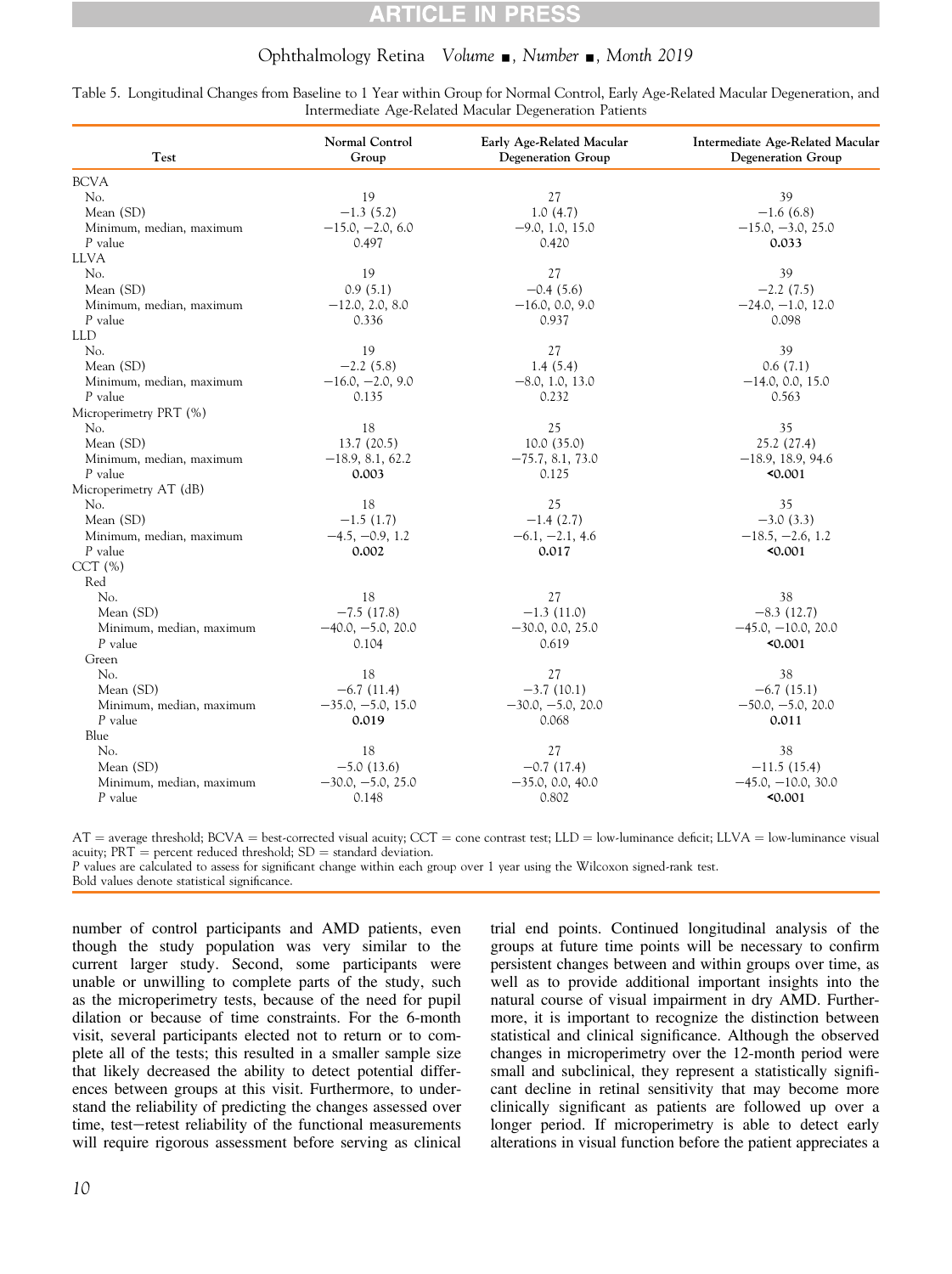## **TICLE IN PRES**

### Hsu et al  $\cdot$  Dry AMD 12-Month Visual Function Change

<span id="page-10-0"></span>Table 6. Percentage of Participants at 1 Year Whose Results Were Greater Than the Mean Plus 2 Standard Deviations of the Normal Control Values at Baseline for Each of the Psychophysical Tests: Best-Corrected Visual Acuity, Low-Luminance Visual Acuity, Low-Luminance Deficit, Microperimetry Percent-Reduced Threshold and Average Threshold, and Cone Contrast Test for Red, Blue, and Green Cones

| Test                         | Normal Control<br>Group | Early Age-Related Macular<br>Degeneration Group | Intermediate Age-Related Macular<br><b>Degeneration Group</b> | P Value* |
|------------------------------|-------------------------|-------------------------------------------------|---------------------------------------------------------------|----------|
| BCVA > 92.48                 |                         |                                                 |                                                               |          |
| LLVA > 81.65                 | $1(5\%)$                | 1(4%)                                           |                                                               | 0.328    |
| LLD > 17.74                  |                         | 1(4%)                                           | 11 (28%)                                                      | 0.011    |
| Microperimetry $PRT > 70.15$ | $2(11\%)$               | $3(12\%)$                                       | 21 (60%)                                                      | 0.001    |
| Microperimetry $AT > 34.51$  |                         |                                                 |                                                               |          |
| CCT                          |                         |                                                 |                                                               |          |
| Red > 111.08                 |                         |                                                 |                                                               |          |
| Green $> 98.15$              | 1(6%)                   |                                                 |                                                               | 0.321    |
| Blue $> 114.72$              |                         |                                                 |                                                               |          |

 $AT$  = average threshold; BCVA = best-corrected visual acuity; CCT = cone contrast test; LLD = low-luminance deficit; LLVA = low-luminance visual acuity;  $PRT$  = percent reduced threshold;  $-$  =  $P$  values not calculated. Bold values denote statistical significance.

\*Calculated to assess for significant differences between the normal and intermediate AMD groups using the Fisher exact test of difference in proportions.

subjective change, interventions may be targeted better toward the prevention of disease progression and resulting subjective visual dysfunction.

Future analyses over an additional 12 months of longitudinal follow-up in this study will explore the relationship between structure and function in AMD over time by correlating psychophysical test results with findings on OCT such as geographic atrophy, RPE drusen complex,  $^{25}$  $^{25}$  $^{25}$ photoreceptor layer thickness, and hyperreflective foci overlying drusen.[26](#page-11-0) This either may confirm that functional impairment proceeds the current structural grading or may aid in the search for morphologic changes of finer granularity that predict functional impairment and progression in AMD. Suggestions of possible changes in function preceding changes in structure arise in our results that showed significant decline in visual function in the control and intermediate AMD groups as measured on microperimetry PRT and AT but without any observed changes on dilated fundus examinations or examination of retinal images. Additionally, longitudinal changes on the macular pigment optical density test, a measure of the macular carotenoid pigments lutein and zeaxanthin that are thought to be protective factors in  $AMD$ ,<sup>[27,28](#page-11-0)</sup> should be correlated to the progression of visual impairment on tests of visual function explored in our study. In the future, these psychophysical tests should be evaluated in participants with genetically subtyped AMD to allow possibly early identification of patients at risk for disease progression.

In summary, the natural progression of disease in patients with intermediate AMD differs from those of normal aging control participants and early AMD. Our study investigated functional markers that could be sensitive to diagnosing disease stage as well as monitoring disease progression in the shortest length of time possible. Of the psychophysical tests of visual function, microperimetry and sensitive tests of cone function such as the CCT may be the most likely end points to deliver on this goal. Further follow-up of our cohorts is needed to verify these findings over longer periods.

The 1-year results of this study provide foundational knowledge that should be built on by ongoing long-term studies of AMD. Such sensitive psychophysical tests may represent useful end points for future clinical trials of potential therapies for dry AMD, particularly as we seek to intervene as soon as possible in the early stages of disease.

#### References

- 1. Garrett D. Report released on one of the most-feared disabilities. Prevent Blindness America: National Eye Institute; 2002. [https://](https://nei.nih.gov/news/pressreleases/032002) [nei.nih.gov/news/pressreleases/032002](https://nei.nih.gov/news/pressreleases/032002). Accessed October 1, 2018.
- 2. [Wong WL, Su X, Li X, et al. Global prevalence of age-related](http://refhub.elsevier.com/S2468-6530(18)30616-X/sref2) [macular degeneration and disease burden projection for 2020](http://refhub.elsevier.com/S2468-6530(18)30616-X/sref2) [and 2040: a systematic review and meta-analysis.](http://refhub.elsevier.com/S2468-6530(18)30616-X/sref2) Lancet [Global Health](http://refhub.elsevier.com/S2468-6530(18)30616-X/sref2). 2014;2:e106-[e116.](http://refhub.elsevier.com/S2468-6530(18)30616-X/sref2)
- 3. [A randomized, placebo-controlled, clinical trial of high-dose](http://refhub.elsevier.com/S2468-6530(18)30616-X/sref3) [supplementation with vitamins C and E, beta carotene, and](http://refhub.elsevier.com/S2468-6530(18)30616-X/sref3) [zinc for age-related macular degeneration and vision loss:](http://refhub.elsevier.com/S2468-6530(18)30616-X/sref3) [AREDS report no. 8.](http://refhub.elsevier.com/S2468-6530(18)30616-X/sref3) Arch Ophthalmol. 2001;119:1417-[1436](http://refhub.elsevier.com/S2468-6530(18)30616-X/sref3).
- 4. [Chew EY, Clemons TE, Agrón E, et al. Long-term effects of](http://refhub.elsevier.com/S2468-6530(18)30616-X/sref4) vitamins C and E,  $\beta$ [-carotene, and zinc on age-related macular](http://refhub.elsevier.com/S2468-6530(18)30616-X/sref4) [degeneration: AREDS report no. 35.](http://refhub.elsevier.com/S2468-6530(18)30616-X/sref4) Ophthalmology. [2013;120:1604](http://refhub.elsevier.com/S2468-6530(18)30616-X/sref4)-[1611.e1604.](http://refhub.elsevier.com/S2468-6530(18)30616-X/sref4)
- 5. [Lesmes LA, Jackson ML, Bex P. Visual function endpoints to](http://refhub.elsevier.com/S2468-6530(18)30616-X/sref5) [enable dry AMD clinical trials.](http://refhub.elsevier.com/S2468-6530(18)30616-X/sref5) Drug Discov Today Ther Strateg[. 2013;10:e43](http://refhub.elsevier.com/S2468-6530(18)30616-X/sref5)-[e50](http://refhub.elsevier.com/S2468-6530(18)30616-X/sref5).
- 6. [Scilley K, Jackson GR, Cideciyan AV, et al. Early age-related](http://refhub.elsevier.com/S2468-6530(18)30616-X/sref6) [maculopathy and self-reported visual dif](http://refhub.elsevier.com/S2468-6530(18)30616-X/sref6)ficulty in daily life. Ophthalmology[. 2002;109:1235](http://refhub.elsevier.com/S2468-6530(18)30616-X/sref6)-[1242](http://refhub.elsevier.com/S2468-6530(18)30616-X/sref6).
- 7. [Owsley C, McGwin JG, Scilley K, Kallies K. Development of](http://refhub.elsevier.com/S2468-6530(18)30616-X/sref7) [a questionnaire to assess vision problems under low luminance](http://refhub.elsevier.com/S2468-6530(18)30616-X/sref7) [in age-related maculopathy.](http://refhub.elsevier.com/S2468-6530(18)30616-X/sref7) Invest Ophthalmol Vis Sci. [2006;47:528](http://refhub.elsevier.com/S2468-6530(18)30616-X/sref7)-[535](http://refhub.elsevier.com/S2468-6530(18)30616-X/sref7).
- 8. [Steinmetz RL, Haimovici R, Jubb C, et al. Symptomatic abnor](http://refhub.elsevier.com/S2468-6530(18)30616-X/sref8)[malities of dark adaptation in patients with age-related Bruch](http://refhub.elsevier.com/S2468-6530(18)30616-X/sref8)'s [membrane change.](http://refhub.elsevier.com/S2468-6530(18)30616-X/sref8) Br J Ophthalmol. 1993;77:549-[554](http://refhub.elsevier.com/S2468-6530(18)30616-X/sref8).
- 9. [Owsley C, Jackson GR, Cideciyan AV, et al. Psychophysical](http://refhub.elsevier.com/S2468-6530(18)30616-X/sref9) [evidence for rod vulnerability in age-related macular degen-](http://refhub.elsevier.com/S2468-6530(18)30616-X/sref9)eration. [Invest Ophthalmol Vis Sci](http://refhub.elsevier.com/S2468-6530(18)30616-X/sref9). 2000;41:267-[273.](http://refhub.elsevier.com/S2468-6530(18)30616-X/sref9)